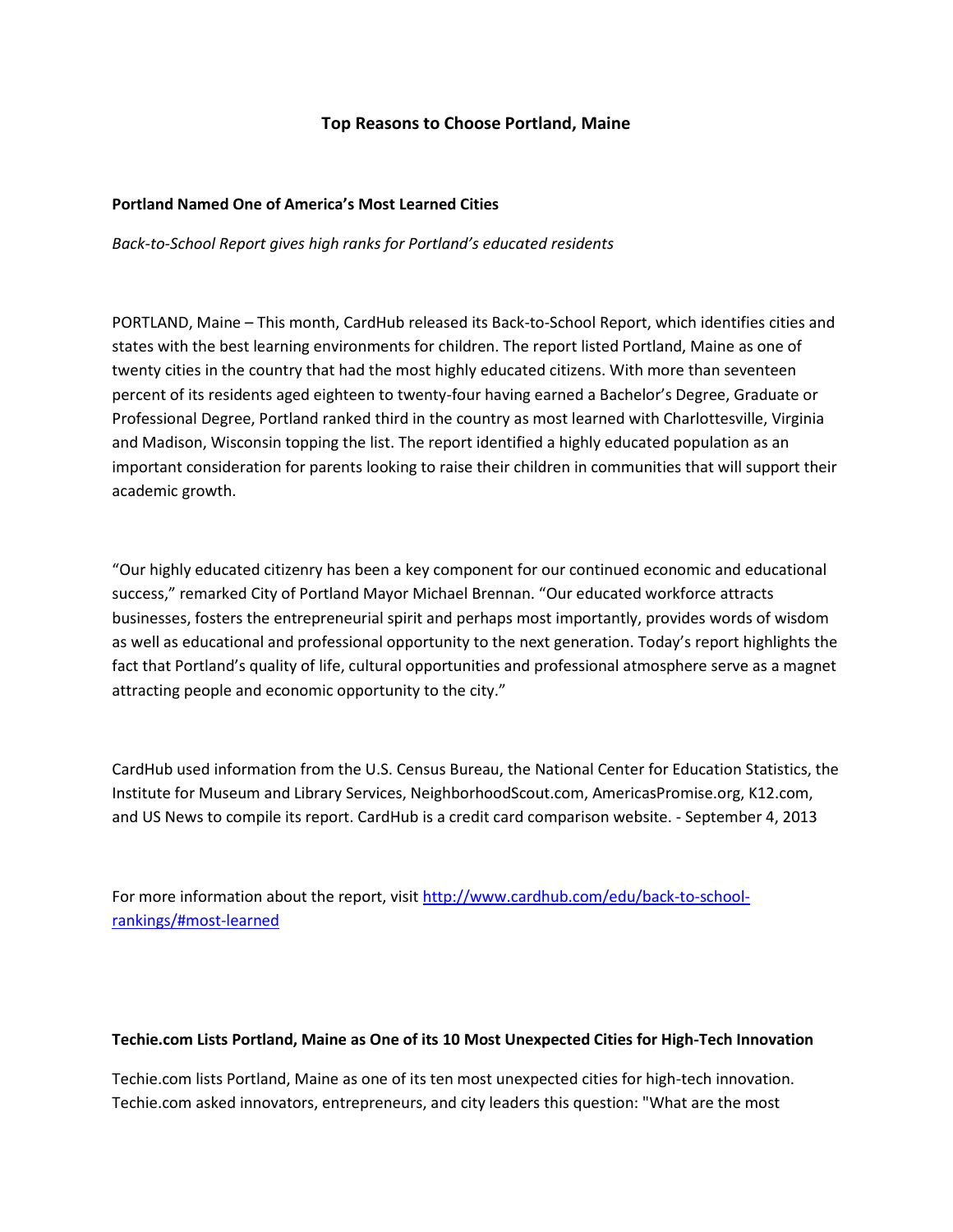unexpected cities that are leading the high-tech revolution?" 4/8/2013 - [See attached Article](http://me-portland.civicplus.com/DocumentCenter/View/1527) for the answers.

## **Portland Metro Region one of the Best Restaurant Areas in the Country**

*Online magazine ranks the Portland-Lewiston area eighth best restaurant city with the most eateries per capita*

PORTLAND, Maine – This week, the Huffington Post named the Portland-Lewiston region as the eighth best restaurant metro area in the US. Using data from the NPD Groups' annual ReCount survey, which takes a yearly census of the number of restaurants in the country, the online magazine identified the top metro regions in the country will the highest number of restaurants per capita. Juneau, Alaska topped the list with New York City, Panama City and Myrtle Beach rounding out the top ten. The Huffington Post joins Bon Appetit for its praise of Portland's food scene. In 2009, the magazine named Portland the Foodiest Small Town in America.

"Portland's restaurant scene is an important part of the economy and culture and for anyone who has dined in the city, they would agree that the industry is well deserving of national attention," remarked City of Portland Mayor Michael Brennan. "For those who look beyond the numbers, you'll find an industry that is diverse and unique, reflecting the special qualities of Portland. The industry's impact reaches well into the bay with many establishments adopting sustainable food practices that support local farms and fisherman."

Through the Mayor's Initiative for a Healthy and Sustainable Food System, the city has worked to help buoy the local food movement by developing policies and initiatives that will expand the availability of local and healthy foods. To that end, the city has supported local farmers markets and expanded access to community gardening. Currently, the city has one hundred and thirty community garden plots at four locations and all but two of the city's schools.

For more information about the ranking, visit [http://www.huffingtonpost.com/2013/01/25/best](http://www.huffingtonpost.com/2013/01/25/best-restaurant-cities_n_2545499.html?ncid=edlinkusaolp00000003#slide=2022888)[restaurant-cities\\_n\\_2545499.html?ncid=edlinkusaolp00000003#slide=2022888.](http://www.huffingtonpost.com/2013/01/25/best-restaurant-cities_n_2545499.html?ncid=edlinkusaolp00000003#slide=2022888)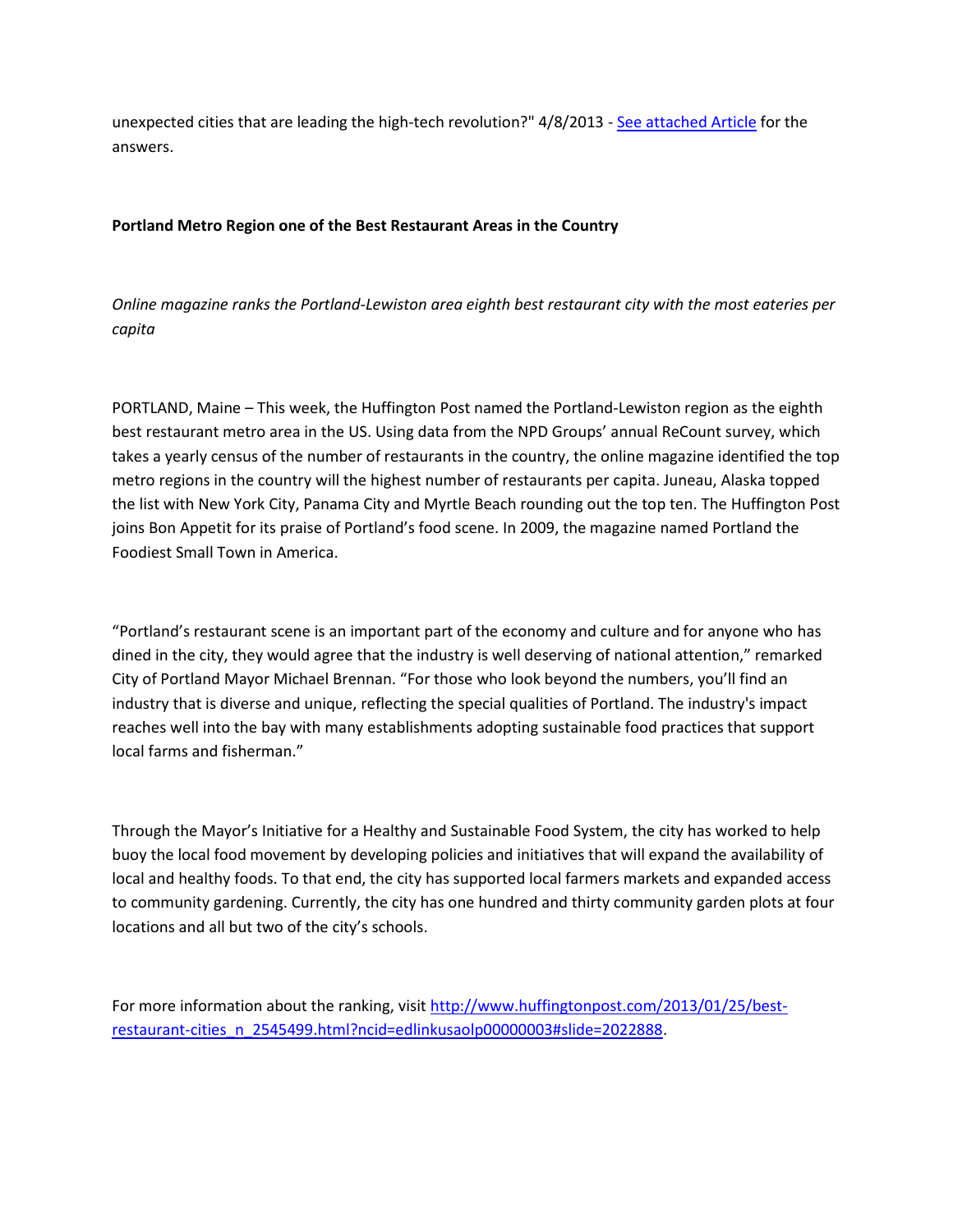*Women's Health Magazine ranks Portland #10 - reflecting efforts to make it easy to live healthy active lives in Maine's largest city* 

*01/18/2013* [See attached article](http://me-portland.civicplus.com/DocumentCenter/View/1528)

For more information about the ranking, visit [http://www.womenshealthmag.com/life/best-cities-for](http://www.womenshealthmag.com/life/best-cities-for-women?page=1)[women?page=1](http://www.womenshealthmag.com/life/best-cities-for-women?page=1)

Forbes Magazine Names Portland 11th as One of America's Hippest Hipster Neighborhoods. According to Forbes Magazine, Merriam-Webster somewhat vaguely defines a "hipster" as "a person who is unusually aware of and interested in new and unconventional patterns." To compile its top 20 "hipster" places, Forbes Magazine used a quantitative approach to determine where "hipsterdom" is most likely flourish. 09/20/201[2 See attached article.](http://me-portland.civicplus.com/DocumentCenter/View/1529)

Kiplinger Magazine names Portland the best city in the country for the young at heart

PORTLAND, Maine – This month, Kiplinger Personal Finance Magazine named the City of Portland the Best City in the U.S. for Your Second Act. 07/26/2012 [See attached article.](http://me-portland.civicplus.com/DocumentCenter/View/1534)

PORTLAND, Maine – This month, Parenting Magazine named the City of Portland the 3rd Best City in the U.S. for Families. Citing the city's low crime, quality education, and active family living, the magazine described Portland as a "tranquil kid-friendly city to call home." The magazine also ranked Portland as the 3rd best city for quality education in the country. 7/17/ 2012 [See attached article.](http://me-portland.civicplus.com/DocumentCenter/View/1536)

Portland Ranked Seventh "Greenest City" in the United States, according to the readers of Travel & Leisure Magazine. 4/4/2012 - [See attached article.](http://me-portland.civicplus.com/DocumentCenter/View/1533)

GoLocal ranks Portland in Top 10 for New England's Best Cities 2012. 4/3/2012 – [See attached article,](http://me-portland.civicplus.com/DocumentCenter/View/1532) followed by how GoLocal ranked the cities.

Forbes Ranks Portland Area in Top 10 for Job Prospects. 3/3/2012 – [See attached article.](http://me-portland.civicplus.com/DocumentCenter/View/1535)

RelocateAmerica Lists Portland in Top 100 Places to Live in United States. 4/2010 – [See attached article.](http://me-portland.civicplus.com/DocumentCenter/View/1539)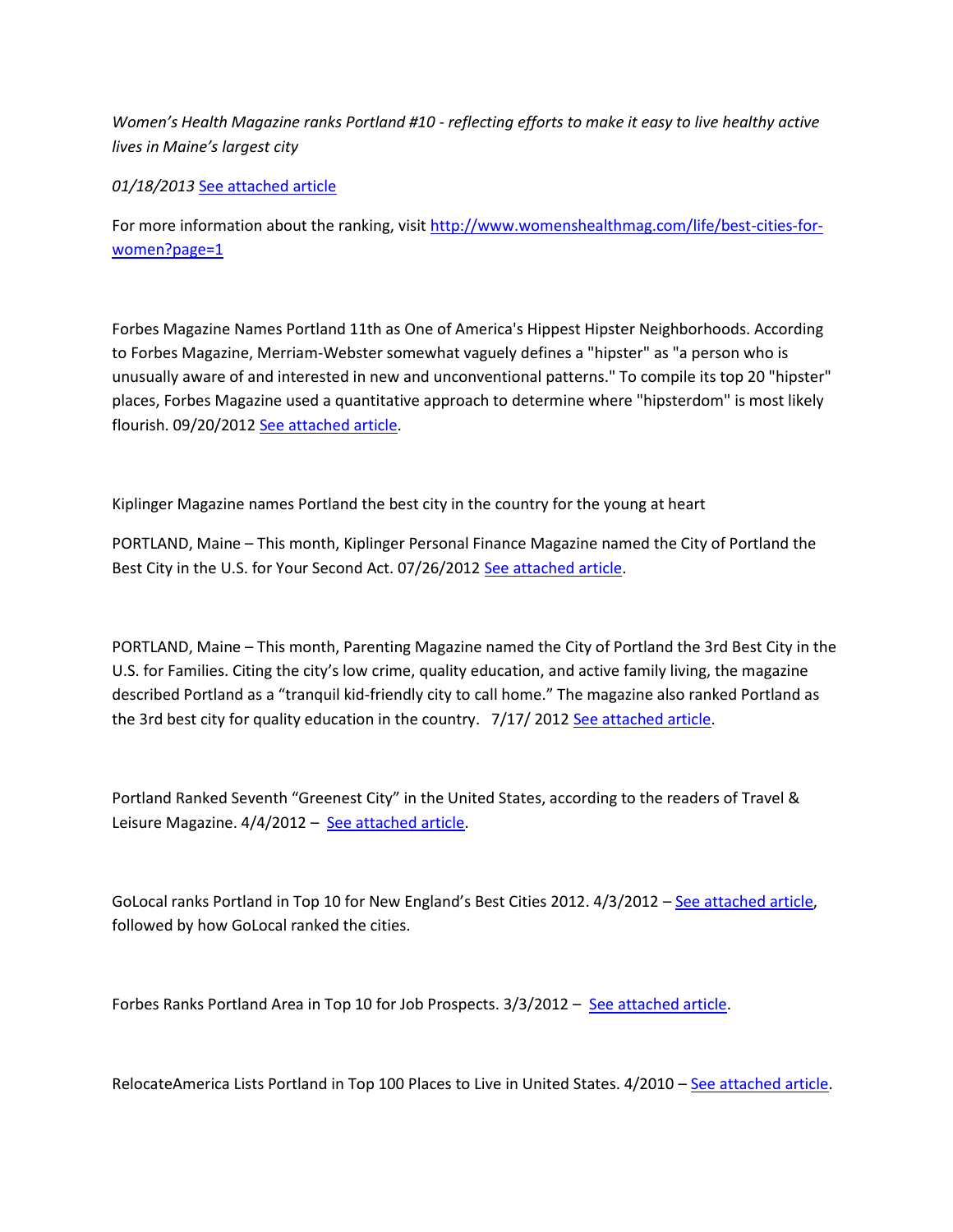Portfolio.com Ranks Portland in Top 10 in 2010 for Small Business Vitality. 1/19/2010 - See attached [listing.](http://me-portland.civicplus.com/DocumentCenter/View/1537)

Portland Named America's Foodiest Small Town by Bon Appetit. 8/31/2009 – [See attached article.](http://me-portland.civicplus.com/DocumentCenter/View/1538)

Forbes Names Portland America's Most Livable City. 04/01/2009 - For more information, visit Forbes.co[m Click here.](http://www.forbes.com/2009/04/01/cities-city-ten-lifestyle-real-estate-livable-cities.html)

**Portland Receives Top Marks from National Geographic Traveler 11-2008** - For more information, visit the National Georgraphic Traveler at [Click here.](http://traveler.nationalgeographic.com/2008/11/historic-destinations-rated/intro-text)

## **Commercial Street Named a Great Place in America**

*American Planning Association designates Commercial Street as one of the 10 great streets in the US.* 10- 08-2008 - For more information about the APA's 10 Great Street or to see the other designees, visit Click [here.](http://www.planning.org/greatplaces/)

**Local Chef and Microbrew Make Top 100 in Saveur Magazine** - 2/22/2008 - Chef Sam Hayward and Gritty McDuff's, as well as other Maine favorites, make the list of favorites. To read more, see attached [News Release.](http://me-portland.civicplus.com/DocumentCenter/View/1540)

US News and World Report selected Portland, Maine as one of the best places in the country to help you live long and be healthy in your golden years. US News and World Report released its top ten places to retire with Portland, Maine receiving high marks.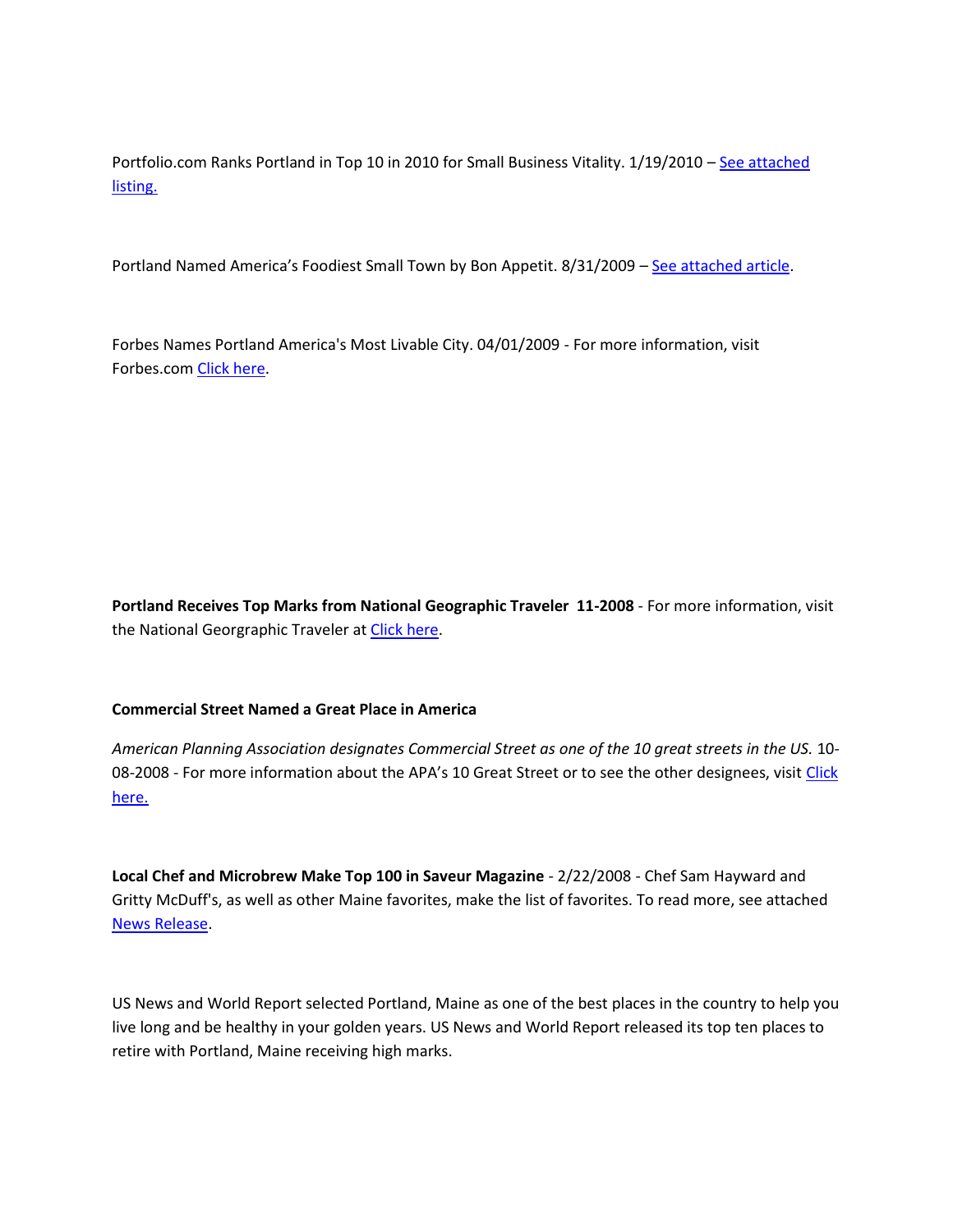"Between Maine's forest-blanketed mountains and rugged coast lies Portland, with its seemingly endless hiking-and-biking trails and an island-studded Casco Bay, is perfect for outdoor enthusiasts." To read more, visi[t http://money.usnews.com/money/retirement/best-places-to-retire.](http://money.usnews.com/money/retirement/best-places-to-retire)

Portland has been named the top green city of its size (cities under 150,000) in the United States by Organic Gardening Magazine. The magazine cited Portland's numerous parks and trails, its climateprotection agreement, anti-idling ordinance and use of biodiesel for city-owned vehicles. The article can be accessed at: [click here.](http://www.organicgardening.com/feature/0,7518,s1-2-10-1637-1-N-1,00.html)

Portland named #1 Top Vacation Resort Area for People with Dogs by DogFriendly.com, DogFriendly.com announces its 2007 list of the Top 10 Dog-Friendly Vacation Resort Areas to Visit In The United States.

1. Portland, ME - This dog-friendly town has it all. Walking tours, cruises, beaches, parks and islands to visit. A number of off-leash dog parks. Read mor[e click here.](http://www.dogfriendly.com/server/newsletters/current.shtml)

Business Week picks Portland as one of the best places to raise kids. Read mor[e click here](http://images.businessweek.com/ss/08/11/1110_best_places_for_kids/20.htm)

Portland noted as one of two "Best Cities for Mid-Level Professionals" in Kiplinger's Personal Finance magazine, June 2007. Read more [click here.](http://www.kiplinger.com/article/real-estate/T006-C000-S002-best-cities-for-mid-level-professionals.html)

Portland Ranks 8 out of 72 cities in the country in the 2006 Urban Environment Report. Read more click [here.](http://www.earthday.org/)

Portland named among the top twelve surprising, thriving and emerging world travel destinations for 2007 by Frommer's Travel Guides and Frommers.com.

Portland Ranked #2 in Self Magazine's 2006 Healthiest cities for women.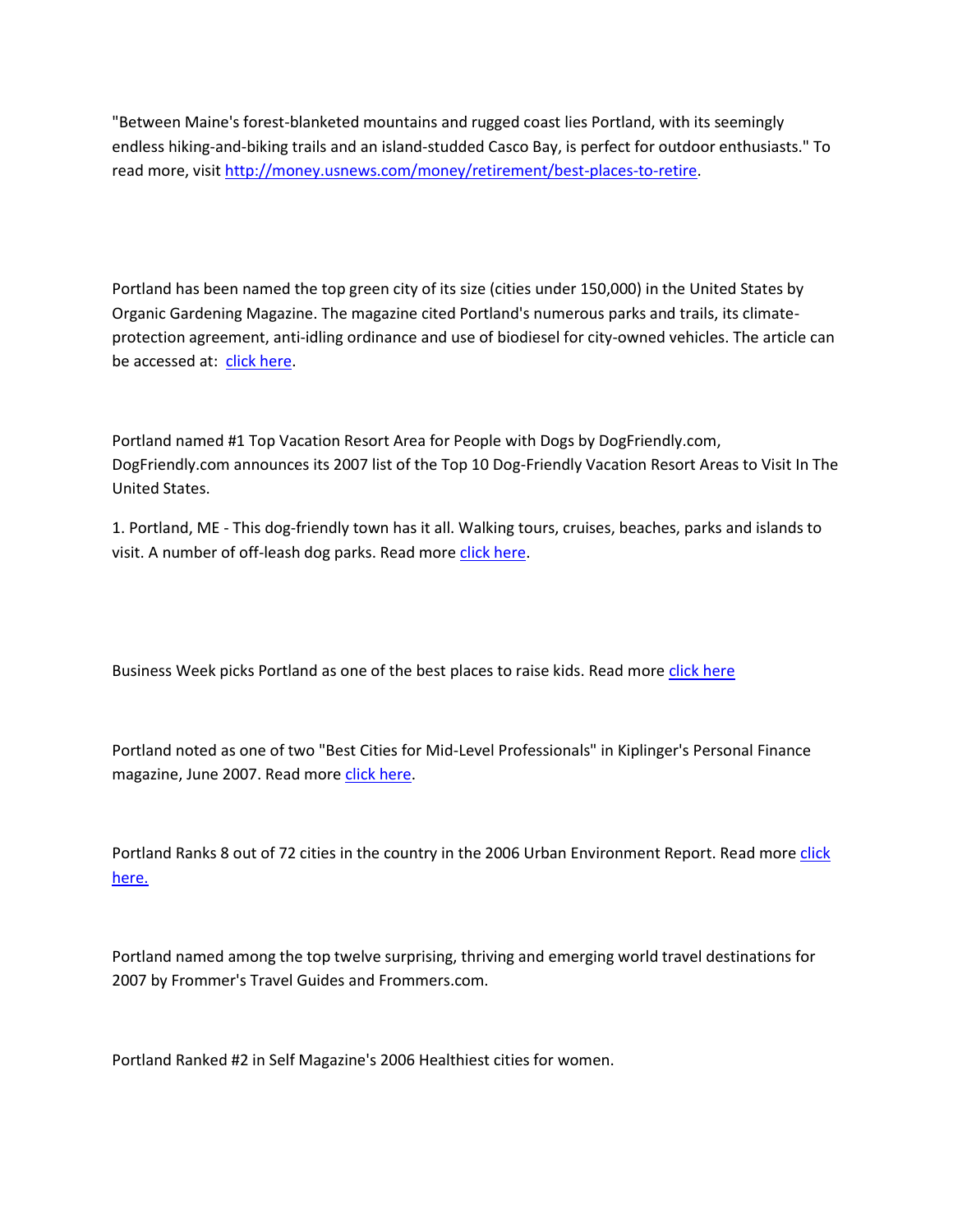Portland Ranked #20 in Inc Magazine's 2006 Boom Town List of Hottest Cities for Entrepreneurs.

Portland named among the top 50 "Best Places for Business and Careers in the U.S." These rankings combine nine factors, including cost of doing business, job growth, income growth, educational attainment and crime rates. (Forbes Magazine, May 2006).

The Port of Portland emerged as one of the Nation's leaders in four separate categories in 2005 according to the U.S. Army Corps of Engineers Annual Table Report. The Port of Portland ranked as: 1. The largest foreign inbound tonnage transit port in the United States; 2. The largest tonnage port in New England; 3. The 25th largest port in the United States; 4. The largest oil port on the US East Coast.

Maine named the second-safest and fourth-healthiest state in the nation. (Morgan Quitno Press, 2006).

Portland named as one of the top 100 "Best Performing Cities" in the nation. (Milken Institute, 2006).

Portland ranked #7 on the 2005 list of the 100 Best Art Towns in America.

Portland named #15 in medium sized Top U.S. Cities for Doing Business. In the overall category of small, medium and large cities combined, out of 25,000 cities examined, Portland ranked #32. (INC. Magazine, May 2005).

Portland Named #1 Top Market in Small Business Vitality. The study suggests Portland to be the strongest small-business sector of any large metropolitan area in the United States and ranked it as the hottest small business market in which to develop a company. ( American City Business Journals, January 2005).

Portland Named #14 in "Best Performing Cities" index, for its economic vitality based on measures that include employment and salary growth, with an emphasis on high-tech industries. (Milken Institute, California, November 2004).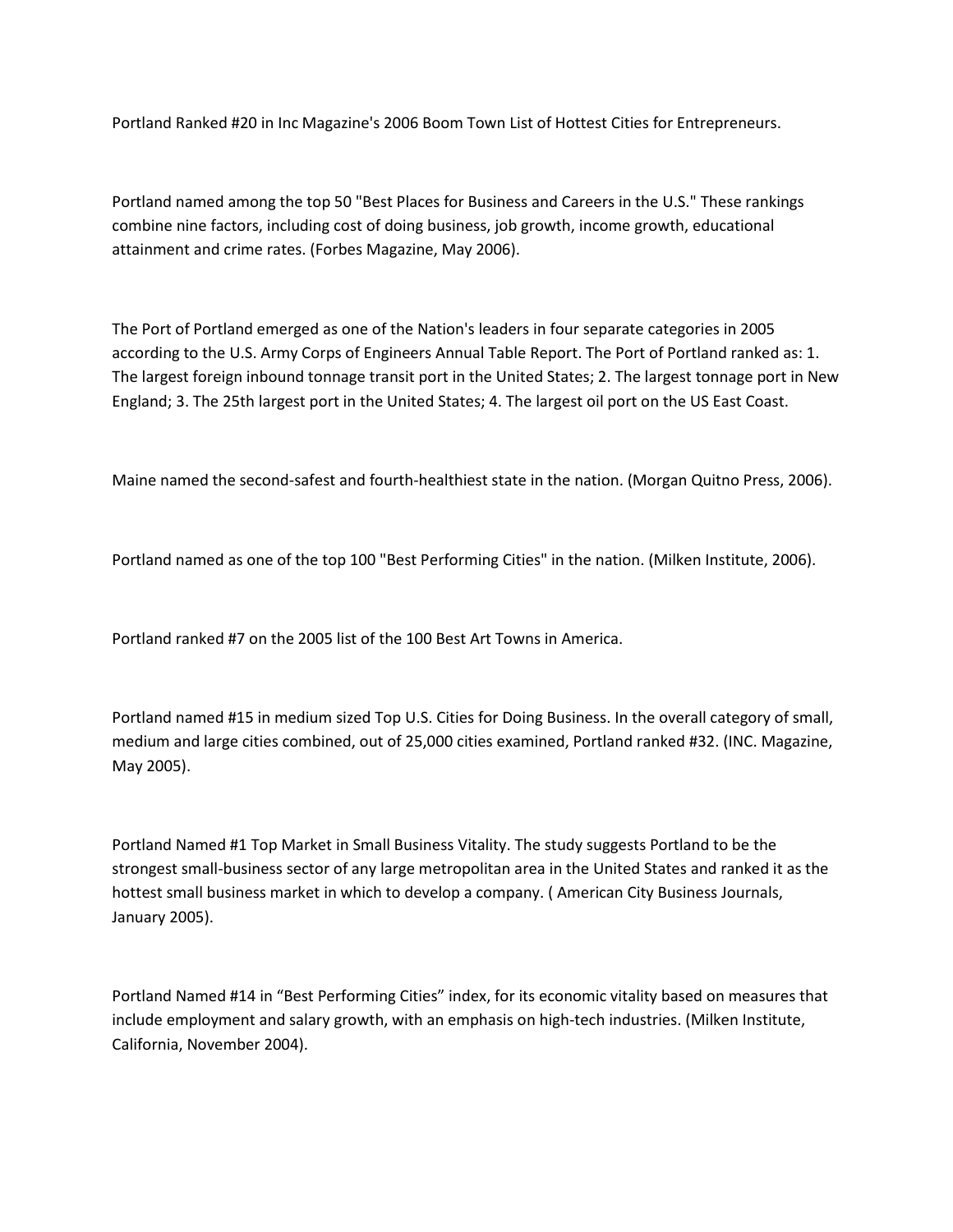Portland Named "One of the 10 Great Adventure Towns" (National Geographic Adventure Magazine, August 2004).

Portland named #23 in the Top 25 Cities For Doing Business In America (INC. Magazine, March 2004).

Portland Named #6 as one of the ten safest, culturally most fascinating US Cities (Travel Smart Consumer Newsletter, January 2004).

Portland named Bike Town U.S.A. (Bike Town Magazine, January 2004).

Portland, Maine Named One of America's Dozen Distinctive Destinations (National Trust for Historic Preservation, April 2003) For the city's remarkable collection of historic buildings, its outstanding physical setting on the coast of Maine, and its wealth of big-city amenities balanced with the ease and friendliness of a small town. The Trust noted Portland's vibrant arts district, traditional working waterfront, diverse retail and dining opportunities. Portland boasts a comprehensive trail system and numerous historic parks, as well as ready access to spectacular natural settings and outdoor activities.

Portland is ranked 4th among the 10 "perfect places to live in America," (Fine Living Cable Network 2003).

Portland is Rated "One of North America's 10 dream towns" (OutSide Magazine, 1999).

Portland is Rated "Most Livable City" for its commitment to programs for low-income, ailing and homeless residents, and for pooling public and private resources to help people function independently. (Partners for Livable Communities).

Portland is Rated "One of the 50 Cities that Sizzle." (National Restaurant Association, 2001).

In addition to telecommunications, Portland is linked to the world by air, sea and land. The international Jetport is a five-minute drive from the business district. The Maine Turnpike, Interstate 95 and U.S.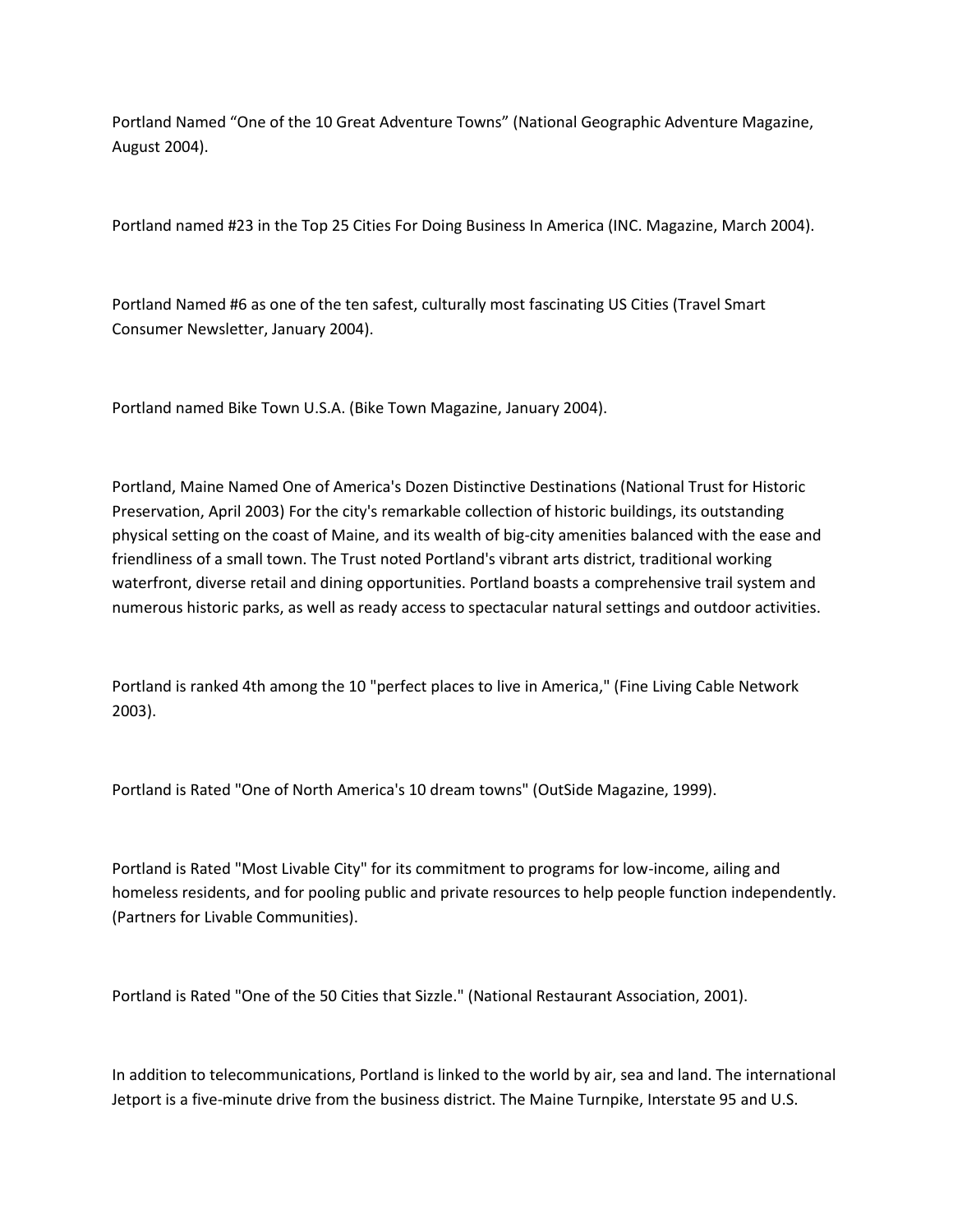Route 1 pass through the City, as does major rail service to all parts of the country and Canada. Portland is one of the busiest seaports in the Northeast giving you immediate access to the world's most distant ports.

Portland's telecommunications network is one of the most advanced in the nation.

Bumper-to-bumper traffic and gridlock are unheard of.

Portland is on a lower latitude than Eugene, Oregon which is roughly 300 miles north of San Francisco. Our winter weather is mild compared to the Midwest, especially here on the coast. Autumn is a glorious blaze of color; summers are legendary.

Maine is the #1 place to raise a child in the U.S. (Children's Rights Council, 1999).

Maine is the 16th most livable State in the Nation (Quinto Press).

Maine's primary education system is #1 in the US. (National Education Goals Panel, 1998,1999) In the fall of 1999, the National Education Goals Panel ranked Maine as having the best education system in America - for the second year in a row. Maine ranked above all other states in high-school completion rate and student performance in reading, math and science. This is not surprising given the following exceptional results Maine students have accomplished on other national tests.

#### **Maine eighth graders:**

#1 in Mathematics

#1 in Reading

#### **Maine fourth graders:**

#1 in Mathematics

#1 in Reading #1